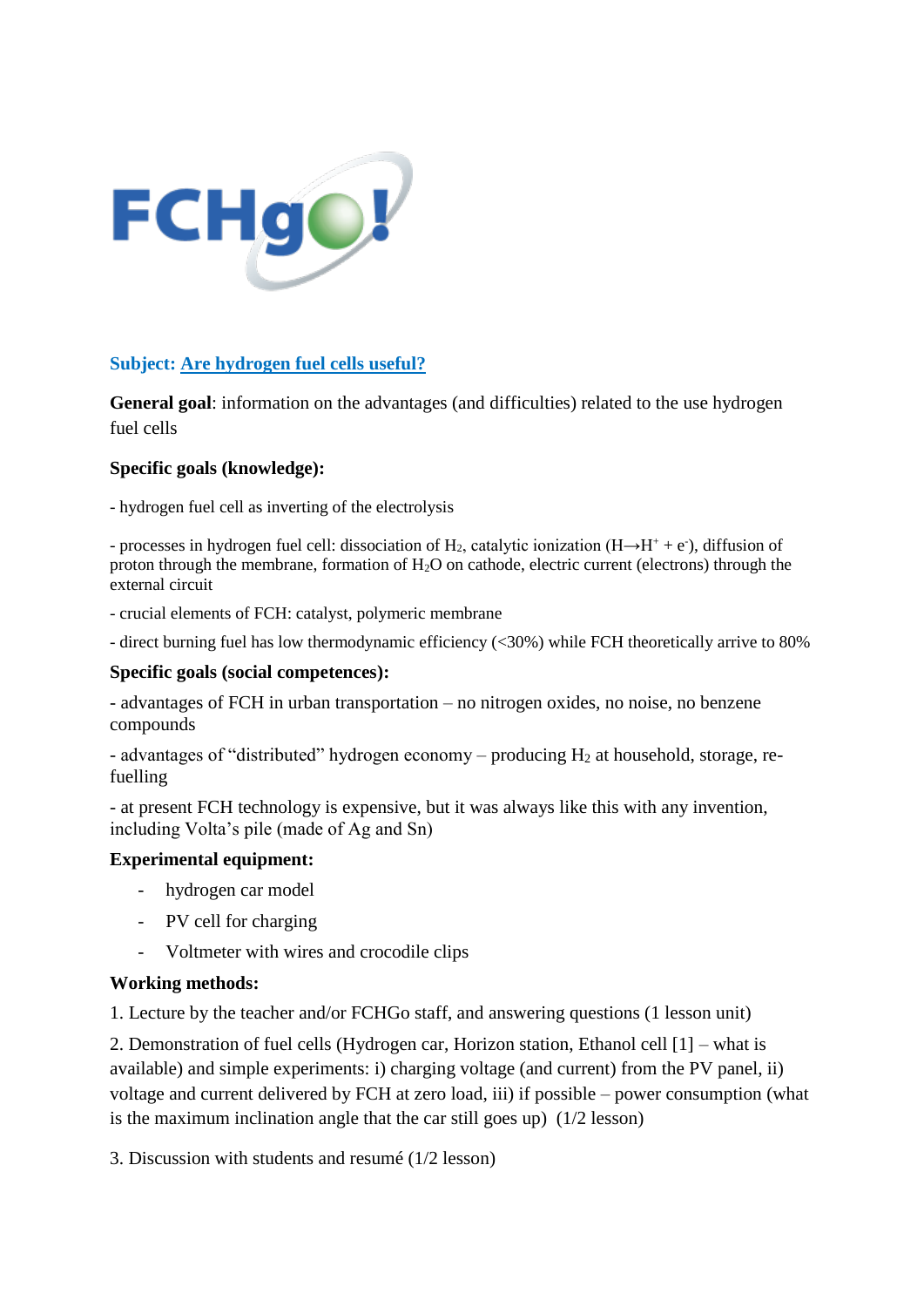# **Forms of work**

- panel lesson (45 minutes)
- hands-on activity and discussion (45 minutes)

## **Lesson scenario (2x45 minutes)**

| Teacher activity                                                                                                                                                                                                                                                                    | Student activity                                                                                                                                                                                                                                                                                        |
|-------------------------------------------------------------------------------------------------------------------------------------------------------------------------------------------------------------------------------------------------------------------------------------|---------------------------------------------------------------------------------------------------------------------------------------------------------------------------------------------------------------------------------------------------------------------------------------------------------|
| Introduction (10 minutes)                                                                                                                                                                                                                                                           |                                                                                                                                                                                                                                                                                                         |
| "We already know that environment<br>questions are important. Today we treat in<br>detail the economical and technological<br>questions of FCH"                                                                                                                                     |                                                                                                                                                                                                                                                                                                         |
| - Introduction (10 minutes)                                                                                                                                                                                                                                                         |                                                                                                                                                                                                                                                                                                         |
| What are the most important issues<br>in environment?                                                                                                                                                                                                                               | - Global (i.e. CO <sub>2</sub> ) pollution, local (benzene<br>derivates) pollution                                                                                                                                                                                                                      |
| What can be done to avoid global<br>٠<br>pollutions?                                                                                                                                                                                                                                | - alternative, renewable "energies"                                                                                                                                                                                                                                                                     |
| Does it solve the problem of urban<br>$\bullet$<br>mobility?                                                                                                                                                                                                                        | - local pollution must be solved differently                                                                                                                                                                                                                                                            |
| What are the costs of electrical cars?                                                                                                                                                                                                                                              | - lead batteries are heavy (and Pb is<br>poisonous); lithium batteries are<br>expensive                                                                                                                                                                                                                 |
| (35 minutes)<br>Main activity                                                                                                                                                                                                                                                       |                                                                                                                                                                                                                                                                                                         |
| - Teacher shows presentation "Fuel cells"<br>[2] dealing with :<br>Invention and general idea of<br>hydrogen reversed electrolysis<br>Details of functioning (elementary<br>٠<br>processes) of FCH<br>Details of construction of FCH<br>Prototype applications<br>٠                 | - Students make notes, and photos (FCH<br>scheme)                                                                                                                                                                                                                                                       |
| Break (10 minutes) - possible observing the equipment                                                                                                                                                                                                                               |                                                                                                                                                                                                                                                                                                         |
|                                                                                                                                                                                                                                                                                     |                                                                                                                                                                                                                                                                                                         |
| Laboratory activity (25 minutes)                                                                                                                                                                                                                                                    |                                                                                                                                                                                                                                                                                                         |
| - Simple hands-on experiment with FCH<br>model car: running with PV cell only,<br>charging of FCH from PV panel,<br>observation of gas accumulation, running<br>the car; possible simple electrical<br>measurements (current and voltage -<br>make attention on correct connection) | - students assist the experiment, possibly<br>participating in small function ("please, fix<br>the voltmeter to measure the current",<br>"please, bring the lamp closer to the PV",<br>"please, rise the table on one side by 5 cm<br>and we will check if the car is still able to<br>climb the slope" |
| - work in pairs: "make a quick drawing<br>what we have done" (3 minutes)                                                                                                                                                                                                            | - students discuss and compare their<br>observations                                                                                                                                                                                                                                                    |